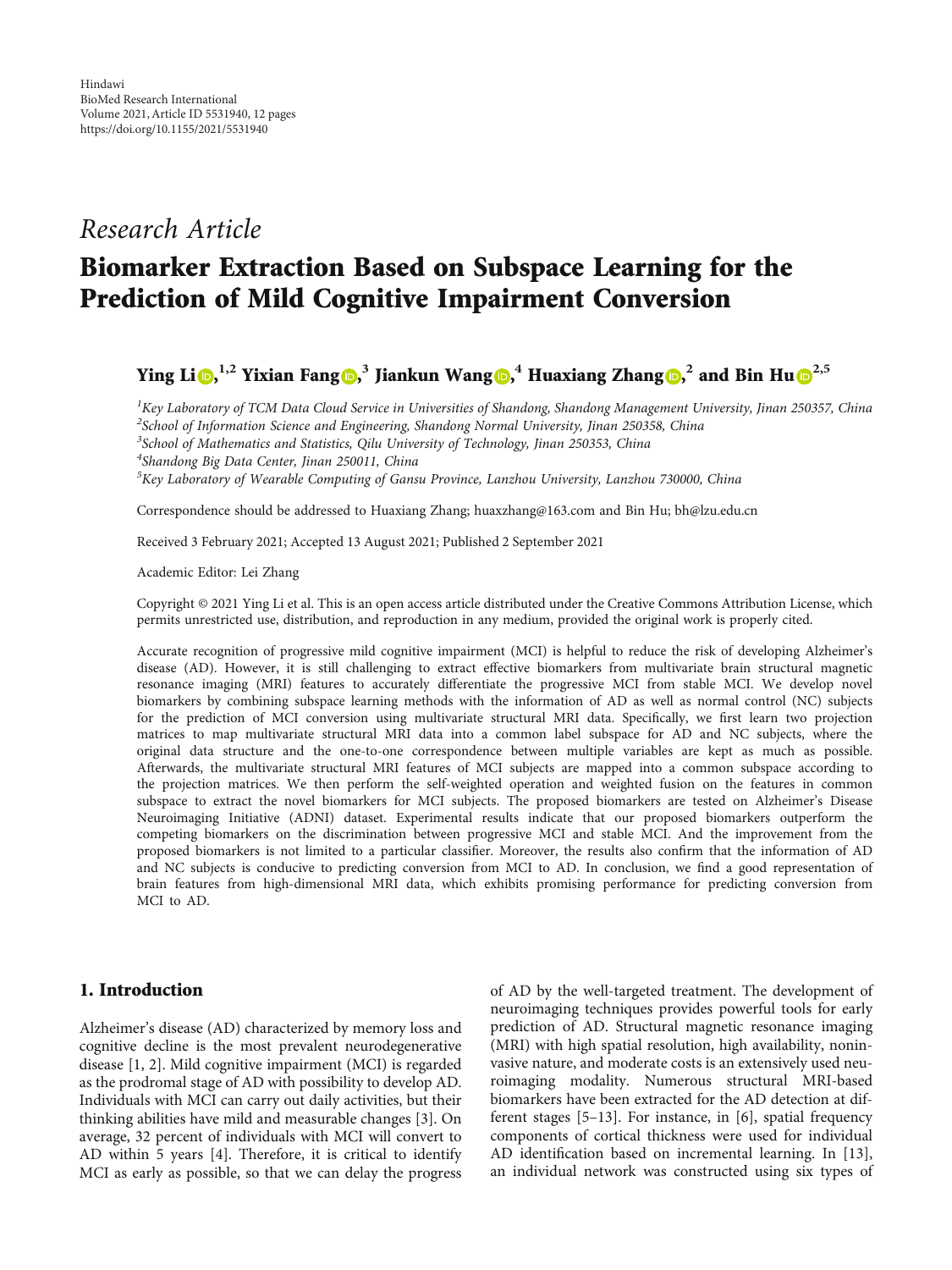<span id="page-1-0"></span>morphological features to improve the accuracy of AD and MCI diagnoses. However, since the pathological variations are subtle at the MCI stage, it is still challenging to develop more advanced biomarkers to accurately predict the conversion from MCI to AD.

According to whether the MCI subjects will convert to AD or not within a given time period (i.e., 3 years), they are separated into two categories: progressive MCI (pMCI) and stable MCI (sMCI). Previous studies [[14](#page-9-0), [15\]](#page-9-0) have shown that the subjects with pMCI are similar to AD while subjects with sMCI are more like normal control (NC). As a result, the classification between AD and NC is a simple version of that between pMCI and sMCI. Due to the high heterogeneity of MCI population, it is effective to take advantage of AD and NC information in MCI conversion prediction, such as feature selection and classifier training. Studies [\[14](#page-9-0)–[22\]](#page-10-0) also have demonstrated that the information of AD and NC subjects is helpful in distinguishing pMCI subjects from sMCI subjects. In [[16](#page-10-0), [17\]](#page-10-0), the data of AD and NC subjects was used to build classifier for the discrimination between pMCI and sMCI subjects. In [[18](#page-10-0)–[20](#page-10-0)], the AD and NC subjects were regarded as labeled samples while MCI subjects were taken as unlabeled samples, and a semisupervised learning approach was applied to dividing MCI subjects into normal-like and AD-like categories. In [[14](#page-9-0)], to distinguish pMCI from sMCI, a semisupervised lowdensity separation (LDS) method was used to integrate AD and NC information. In [[21](#page-10-0)], a novel domain transfer learning method drawing support from AD and NC subjects was used for MCI conversion prediction. Besides, some studies extracted novel biomarkers for MCI conversion prediction by information propagation from AD and NC subjects to MCI subjects. For instance, in [\[22\]](#page-10-0), the information was propagated from AD and NC subjects to MCI subjects by a weighting function, and the average grading value was computed for MCI classification. In [[15](#page-9-0)], the disease labels of AD and NC subjects were propagated to MCI subjects using elastic net technique, and a global grading biomarker was developed.

Owing to the high dimensionality of MRI features, it is difficult to find a good representation of brain features to reveal their subtle pathological variations for MCI conversion prediction [[23](#page-10-0)]. The subspace learning method as a dimension reduction approach has become a hot topic in many fields [\[24](#page-10-0)–[30](#page-10-0)]. In the field of AD diagnosis, several subspace learning methods, such as canonical correlation analysis (CCA) [\[31, 32\]](#page-10-0), independent component analysis (ICA) [[33](#page-10-0), [34\]](#page-10-0), partial least squares (PLS) [\[35, 36](#page-10-0)], locality preserving projection (LPP) [[37](#page-10-0), [38](#page-10-0)], linear discriminant analysis (LDA) [[38](#page-10-0), [39\]](#page-10-0), and locally linear embedding (LLE) [[23, 40\]](#page-10-0), have demonstrated promising performance. For instance, in [\[23\]](#page-10-0), multivariate MRI data were transformed into a locally linear space by LLE algorithm, and the embedded features were used to predict the conversion from MCI to AD. In [\[34\]](#page-10-0), the risk factors associated with MCI conversion were investigated by combining ICA with the multivariate Cox proportional hazards regression model. In [\[38\]](#page-10-0), a sparse least square regression framework with LDA and LPP was proposed for feature selection in AD

diagnosis. The experimental results verified that subspace learning methods outperformed feature selection methods. Although many subspace learning methods have been applied to the early detection of AD, it is still a challenging problem to map MRI data into a low-dimensional subspace and find representative brain features for detecting the differences between pMCI and sMCI. In addition, it is interesting to investigate how the AD and NC data can provide auxiliary information in this procedure and enhance the performance of MCI classification.

In this work, we propose a method to extract biomarkers of MCI subjects based on subspace learning for predicting conversion from MCI to AD. Specifically, we first learn two projection matrices to map multivariate MRI data of regional cortical thickness (CT) and cortical volume (CV) into a common label subspace with lower dimensions for AD and NC subjects, where the correlation of multiple variables and the original data structure are kept as much as possible. We then use the projection matrices to map the CT and CV data of the MCI subjects into the common subspace to obtain the CT- and CV-based features for MCI subjects accordingly. After that, we perform self-weighted operation and weighted fusion on the CT- and CV-based features in common subspace and extract the novel biomarkers for MCI subjects.

#### 2. Materials and Method

2.1. Image Data and Preprocessing. Data used in this work are acquired from Alzheimer's Disease Neuroimaging Initiative (ADNI) database [\(http://adni.loni.usc.edu/\)](http://adni.loni.usc.edu/). We use baseline MRI scans (1.5 T, 1.25 mm × 1.25 mm in-plane spatial resolution, 1.2 mm thick slices) of 528 subjects, which include 142 AD subjects, 165 NC subjects, and 221 MCI subjects. Moreover, the 221 MCI subjects contain 126 pMCI and 95 sMCI subjects. The characteristics of the participants are shown in Table [1](#page-2-0).

The image preprocessing involves the following steps: motion correction, nonbrain tissue removal, coordinate transformation, gray matter (GM) segmentation, and reconstruction of GM/white matter boundaries [\[41](#page-10-0)–[43\]](#page-10-0). We conducted all preprocessing steps by FreeSurfer v5.3.0 ([http://](http://surfer.nmr.mgh.harvard.edu) [surfer.nmr.mgh.harvard.edu\)](http://surfer.nmr.mgh.harvard.edu). The reconstruction and segmentation errors are visually checked using FreeView software and manually corrected. After that, surface inflation and registration are performed, followed by cortical thickness and volume measurement calculation [[44](#page-10-0)]. Finally, the images were smoothed by a 30 mm full width at half maximum Gaussian kernel [[45](#page-10-0)]. The images are segmented into 90 regions in the light of the automated anatomical labeling atlas [\[46\]](#page-10-0), and then, 12 subcortical regions are removed owing to the lack of the thickness features. The average cortical thickness and cortical volume of each region are calculated and used as features.

2.2. Method. Schematic representation of our proposed method is provided in Figure [1.](#page-3-0) The method includes three steps: (1) Taking AD and NC subjects as auxiliary data, we learn two projection matrices. (2) The MCI subjects are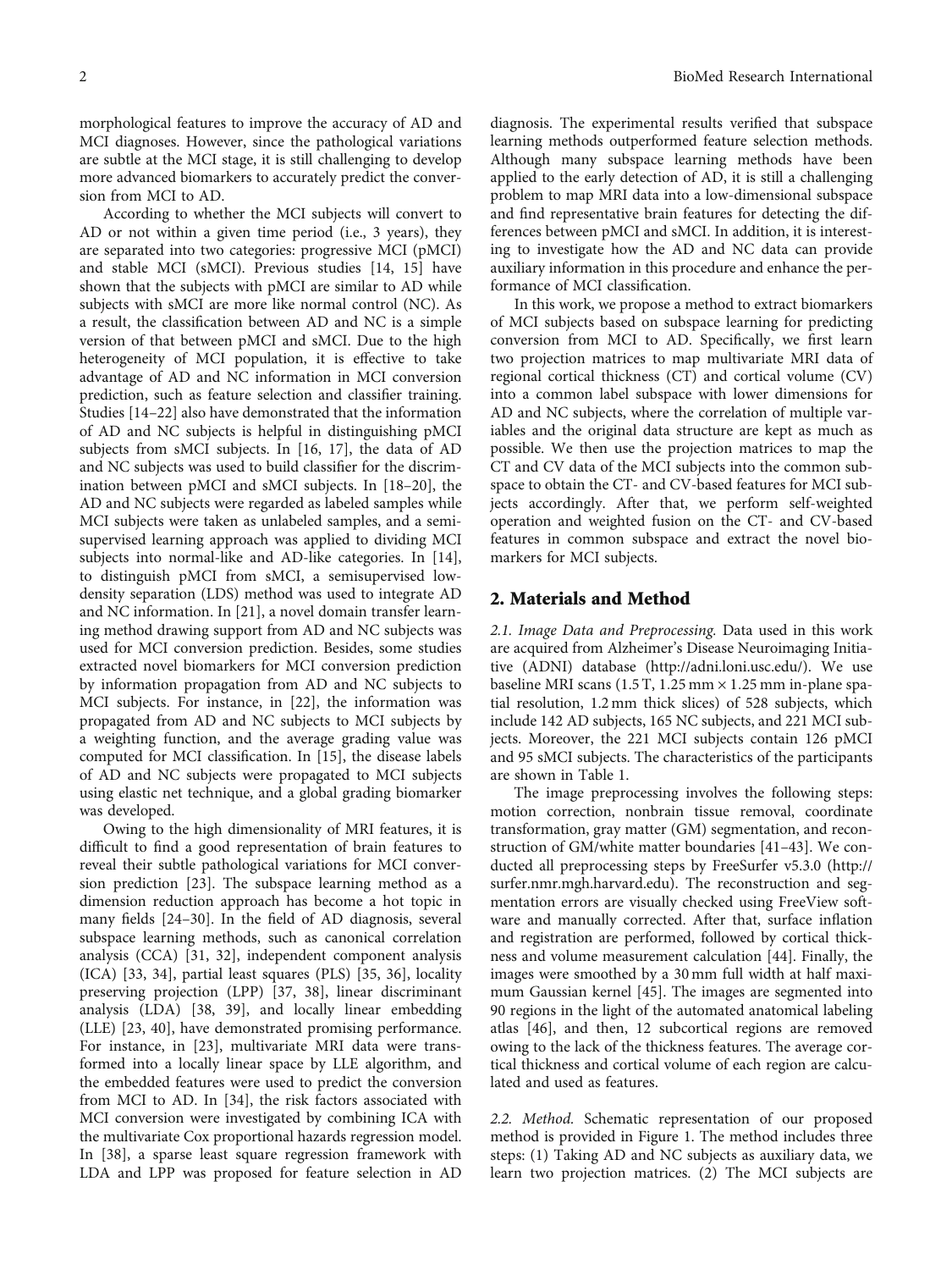<span id="page-2-0"></span>

| Variables                     |                  | <b>MCI</b>       |                  |                  |
|-------------------------------|------------------|------------------|------------------|------------------|
|                               | NC.              | sMCI             | pMCI             | AD               |
| No. of subjects (male/female) | 165(78/87)       | 95 (63/32)       | 126(73/53)       | 142 (72/70)      |
| Age                           | $76.40 \pm 5.37$ | $74.94 \pm 7.32$ | $73.40 \pm 9.25$ | $76.10 \pm 7.51$ |
| <b>CDR</b>                    |                  | 0.5              | 0.5              | 0.5/1            |
| <b>MMSE</b>                   | $29.19 \pm 0.96$ | $27.69 \pm 1.73$ | $26.49 \pm 1.70$ | $23.20 \pm 2.01$ |

Table 1: Characteristics of the subjects.

CDR: Clinical Dementia Rating; MMSE: Mini-Mental State Examination.

mapped into subspace according to the projection matrices. (3) Self-weighted operation and weighted fusion are performed on the features in the subspace, and the biomarkers are extracted.

2.2.1. Learning Projection Matrices Using Auxiliary Data. In this subsection, with AD and NC subjects as auxiliary data, we learn two projection matrices to map multivariate structural MRI data of regional cortical thickness and volume into a common label subspace, where the original data structure and the one-to-one correspondence between multiple variables are kept as much as possible. Let $X_{\text{CT}} = [x_1^{\text{CT}}, x_2^{\text{CT}}, \cdots, x_n^{\text{CT}}] \in \mathbb{R}^{d \times n}$  and  $X_{\text{CV}} = [x_1^{\text{CV}}, x_2^{\text{CV}}, \cdots,$ <br> $x_{\text{CV}}^{\text{CV}}] \in \mathbb{R}^{d \times n}$  denote the cortical thickness and cortical vol *x*<sup>CV</sup><sub>*n*</sub></sub> ∈ ℝ<sup>*d×n*</sup> denote the cortical thickness and cortical vol- $\lambda_n$   $\in \mathbb{R}$  denote the corrical directives and corrical volume feature matrices, respectively, where *n* is the number of AD and NC subjects, and *d* is the number of feature dimensions. Let *Y* ∈ *ℝ<sup>n</sup>*×*<sup>c</sup>* represent a class indicator matrix with 0-1 encoding, where *c* is the number of classes. To learn the two projection matrices  $U^{d \times c}$  and  $V^{d \times c}$ , the objective function is defined as follows:

$$
\min_{U,V} Q(U,V) = \lambda I(U,V) + (1-\lambda)f(U,V) + \alpha g(U,V) + \beta r(U,V).
$$
\n(1)

The first term  $l(U, V)$  is the linear regression from the feature space to the label space, and it guarantees that samples are close to their labels after projection.  $l(U, V)$  is expressed as follows:

$$
l(U, V) = ||Y - X_{\text{CT}}^T U||_F^2 + ||Y - X_{\text{CV}}^T V||_F^2.
$$
 (2)

The second term maintains the correlation between the CT features and CV features of the same image. It is well known that different morphological features of the same image reflect the same label information from different views. They should be close to each other after projection. Therefore,  $f(U, V)$  is defined as follows:

$$
f(U, V) = \|X_{\text{CT}}^T U - X_{\text{CV}}^T V\|_F^2.
$$
 (3)

The third term  $q(U, V)$  is the graph regularization term, which is used to better exploit the local structural information of the data. We aim to preserve the neighborhood relationship between samples of single morphological feature. Here, we first introduce the graph regularization term for cortical thickness feature  $X_{CT}$ . We define an undirected

and symmetric graph  $G_{CT} = (V_{CT}, W_{CT})$ , where  $V_{CT}$  is a collection of samples in  $X_{CT}$  and  $W_{CT}$  represents the relations between samples. Each element  $w_{ij}^{\text{CT}}$  in  $W_{\text{CT}}$  is defined as follows:

$$
w_{ij}^{\text{CT}} = \begin{cases} \exp\left(-\frac{\left(x_i^{\text{CT}} - x_j^{\text{CT}}\right)^2}{2\sigma^2}\right), & \text{if } x_i^{\text{CT}} \in N_k\left(x_j^{\text{CT}}\right), i \neq j, \\ 0, & \text{otherwise,} \end{cases}
$$
(4)

where  $N_k(x_j^{\text{CT}})$  denotes the *k*-nearest neighbors of  $x_j^{\text{CT}}$ . Let  $a_j$ denote the *i*-th column of  $U^{T}X_{CT}$ ; then, the graph regularization term for cortical thickness data is formulated as follows:

$$
g_{\text{CT}}(U) = \frac{1}{2} \sum_{i,j=1}^{n} ||a_i - a_j||_2^2 w_{ij}^{\text{CT}} = tr(U^T X_{\text{CT}} L_{\text{CT}} X_{\text{CT}}^T U), (5)
$$

where  $L_{CT} = D_{CT} - W_{CT}$  is the graph Laplacian matrix and  $D_{\text{CT}} \in \mathbb{R}^{n \times n}$  is a diagonal matrix with its diagonal elements  $D_{ii}^{\text{CT}} = \sum_j w_{ij}^{\text{CT}}$ .

Similarly, for the cortical volume data  $X_{CV}$ , let  $b_i$  denote the *i*-th column of  $V^TX_{\rm CV}.$  The graph regularization term of volume data is formulated as follows:

$$
g_{CV}(V) = \frac{1}{2} \sum_{i,j=1}^{n} ||b_i - b_j||_2^2 w_{ij}^{CV} = tr(V^T X_{CV} L_{CV} X_{CV}^T V),
$$
 (6)

where  $w_{ij}^{\text{CV}}$  and  $L_{\text{CV}}$  are defined as before. The final representation of the graph regularization term is then given by the following:

$$
g(U, V) = g_{\text{CT}}(U) + g_{\text{CV}}(V) = tr(U^T X_{\text{CT}} L_{\text{CT}} X_{\text{CT}}^T U) + tr(V^T X_{\text{CV}} L_{\text{CV}} X_{\text{CV}}^T V).
$$
\n(7)

The last term  $r(U, V)$  controls the scale of projection matrices and avoids overfitting:

$$
r(U, V) = ||U||_F^2 + ||V||_F^2.
$$
 (8)

Besides,  $λ$ ,  $α$ , and  $β$  are the three balancing parameters. Based on Equations (2), (3), (7), and (8), we can obtain the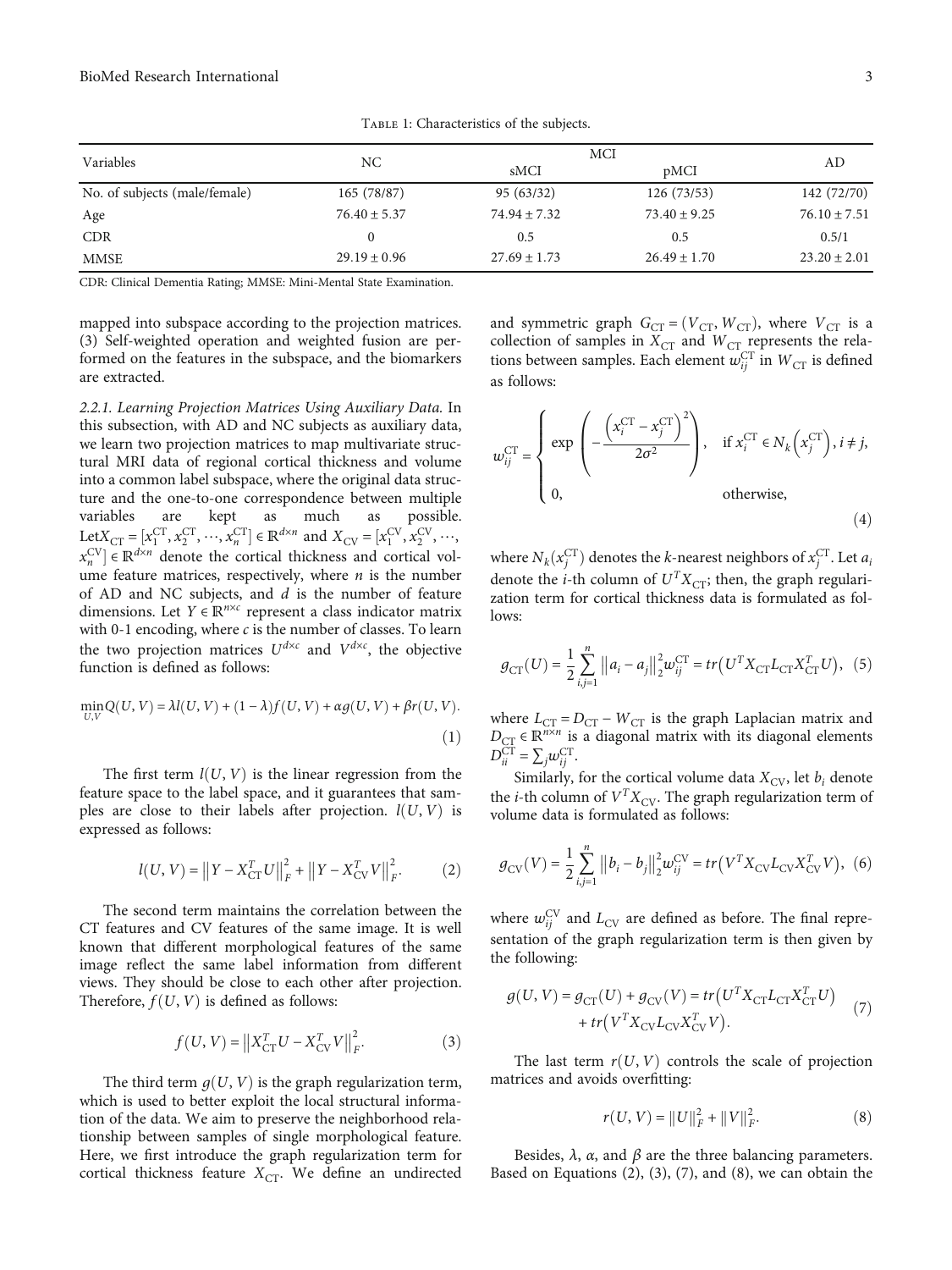<span id="page-3-0"></span>

FIGURE 1: Schematic representation of the proposed method.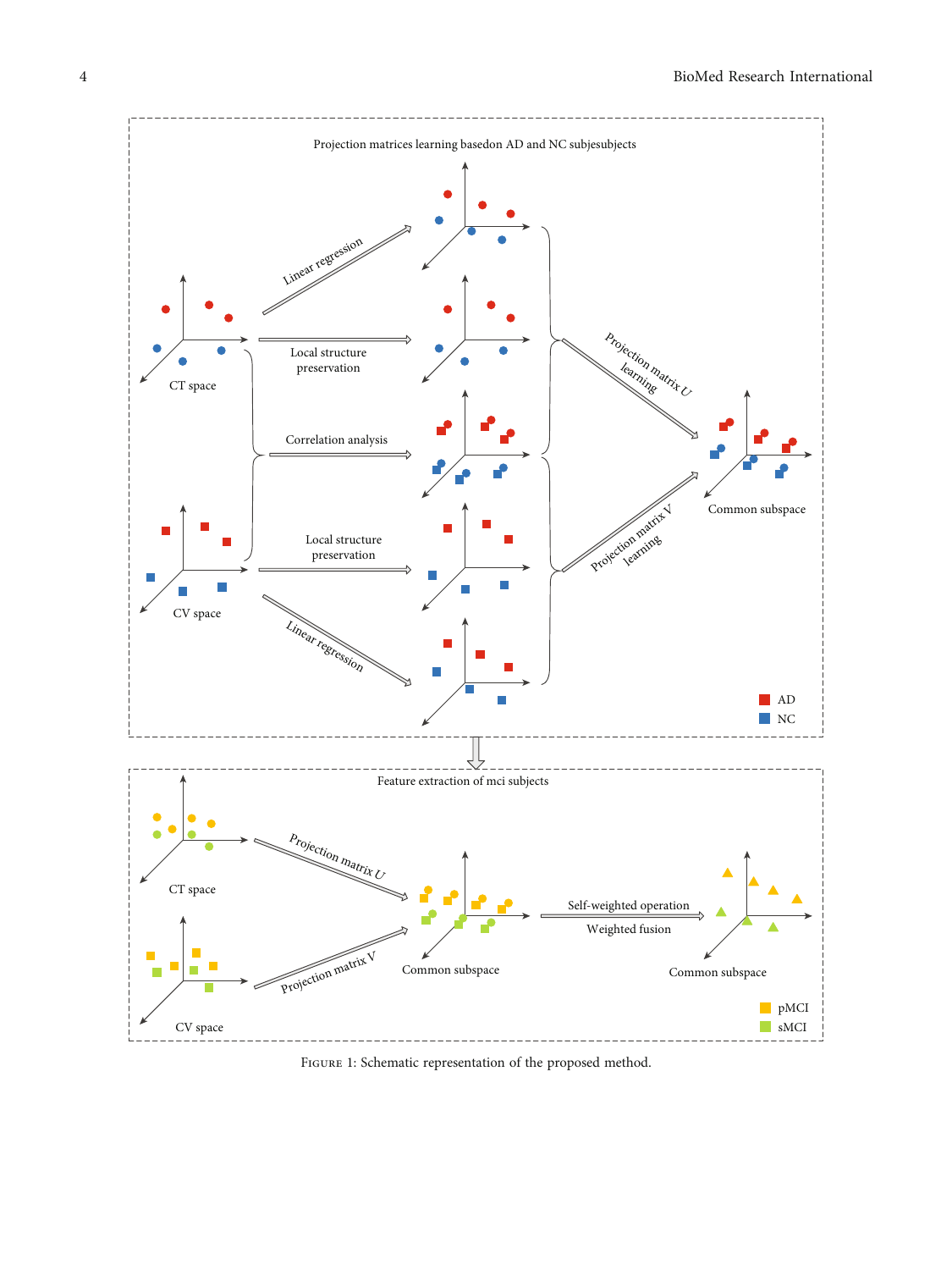<span id="page-4-0"></span>final objective function as follows:

$$
\min_{U,V} Q(U,V) = \lambda \left( \left\| Y - X_{\text{CT}}^T U \right\|_F^2 + \left\| Y - X_{\text{CV}}^T V \right\|_F^2 \right) \n+ (1 - \lambda) \left( \left\| X_{\text{CT}}^T U - X_{\text{CV}}^T V \right\|_F^2 \right) \n+ \alpha \left[ tr \left( U^T X_{\text{CT}} L_{\text{CT}} X_{\text{CT}}^T U \right) \n+ tr \left( V^T X_{\text{CV}} L_{\text{CV}} X_{\text{CV}}^T V \right) \right] \n+ \beta \left( \| U \|^2_F + \| V \|^2_F \right).
$$
\n(9)

2.2.2. Optimization Algorithm. Both *U* and *V* are initialized as zero matrices. We then iteratively update each variable by fixing another variable. By setting the partial derivative of  $Q(U, V)$  with respect to U and setting it to zero, we have the following:

$$
\frac{\partial (U, V)}{\partial U} = 2\lambda \left( X_{\text{CT}} X_{\text{CT}}^T U - X_{\text{CT}} Y \right) \n+ 2(1 - \lambda) \left( X_{\text{CT}} X_{\text{CT}}^T U - X_{\text{CT}} X_{\text{CV}}^T V \right) \n+ 2\alpha X_{\text{CT}} L_{\text{CT}} X_{\text{CT}}^T U + 2\beta U = 0.
$$
\n(10)

We can get the following:

$$
U = \left(X_{\text{CT}}X_{\text{CT}}^T + \alpha X_{\text{CT}}L_{\text{CT}}X_{\text{CT}}^T + \beta I\right)^{-1} \left[\lambda X_{\text{CT}}Y + (1 - \lambda)X_{\text{CT}}X_{\text{CV}}^T V\right].\tag{11}
$$

Similarly, by fixing *U* and updating *V*, we can obtain the following:

$$
V = (X_{\text{CV}}X_{\text{CV}}^T + \alpha X_{\text{CV}}L_{\text{CV}}X_{\text{CV}}^T + \beta I)^{-1} \left[ \lambda X_{\text{CV}}Y + (1 - \lambda)X_{\text{CV}}X_{\text{CT}}^T U \right].
$$
\n(12)

The procedure of projection matrices learning with auxiliary data is described in Algorithm [1.](#page-5-0)

2.2.3. Feature Extraction of MCI Subjects. Let  $Z_{\text{CT}} = [z_1^{\text{CT}}, z_2^{\text{CT}}] \in \mathbb{R}^{d \times m}$  and  $Z_{\text{CT}} = [z_1^{\text{CV}}, z_{\text{CV}}^{\text{CV}}] \in \mathbb{R}^{d \times n}$  $z_1^{\text{CT}}, ..., z_m^{\text{CT}}$ ]  $\in \mathbb{R}^{d \times m}$  and  $Z_{\text{CV}} = [z_1^{\text{CV}}, z_2^{\text{CV}}, ..., z_m^{\text{CV}}] \in \mathbb{R}^{d \times m}$ <br>denote the cortical thickness and cortical volume feature  $\lambda_2$ ,  $\ldots, \lambda_m$   $\in \mathbb{R}$  and  $\lambda_{CV} - \lambda_1, \lambda_2, \ldots, \lambda_m$   $\in \mathbb{R}$ <br>denote the cortical thickness and cortical volume feature matrices of the *m* images of MCI subjects, respectively. The feature representations of MCI subjects in subspace are denoted by  $\text{Fea}_{CT} \in \mathbb{R}^{m \times c}$  and  $\text{Fea}_{CV} \in \mathbb{R}^{m \times c}$ , which are computed as follows:

$$
\text{Fea}_{\text{CT}} = Z_{\text{CT}}^T \times U,\tag{13}
$$

$$
\text{Fea}_{\text{CV}} = Z_{\text{CV}}^T \times V. \tag{14}
$$

To make the projected features of pMCI and sMCI subjects are more discriminative, as well as balance the effectiveness of features from thickness and volume data, we perform self-weighted operation and weighted fusion on the features in subspace to obtain the final features. Finally, the biomarkers for MCI subjects are defined as follows:

$$
\text{Fea} = \eta * (|\text{Fea}_{\text{CT}}| * \text{Fea}_{\text{CT}}) + (1 - \eta) * (|\text{Fea}_{\text{CV}}| * \text{Fea}_{\text{CV}}),
$$
\n(15)

where  $\eta$  is the weight parameter. [Fea<sub>CT</sub>] represents the absolute values of all elements in matrix Fea $_{CT}$ .

#### 3. Experiments and Results

We first evaluated the performance of the proposed biomarkers by carrying out pairwise classifications with three classifiers, i.e., decision tree classifier, support vector machine (SVM) with RBF kernel, and SVM with linear kernel. To verify the efficacy of the feature reduction, the proposed method was also compared with four commonly used feature reduction methods. Second, we compared the performance of the proposed biomarkers with that of stateof-the-art methods. Third, the effectiveness of learning projection matrices using AD and NC information was validated. Finally, the discrimination ability of the proposed biomarkers was illustrated. To make fair comparisons, we repeated 10-fold cross-validation 20 times to report the average results for each method. The10-fold cross-validation strategy partitioned all samples into 10 subsets, left one subset for testing and other subsets for training until each of the 10 subsets was tested. Four measures including accuracy (ACC), sensitivity (SEN), specificity (SPE), and area under the receiver operating characteristic curve (AUC) were used to comprehensively evaluate the performance for all methods. Moreover, to assess whether the differences between the two competing methods were statistically significant, paired *t*-tests at 95% significance level were performed on the classification accuracies of the 20 runs.

We conducted all the experiments under MATLAB R2016b. Specifically, the decision tree classifier was implemented based on the MATLAB build-in functions. SVM with RBF kernel and linear kernel were adopted from the LIBSVM toolbox [[47](#page-10-0)] and LIBLINEAR toolbox [[48](#page-10-0)], respectively. For the three balancing parameters in Equation (9), *λ* was tested in the range of  $\{0.1, 0.2, \dots, 0.9\}$ , while the parameter *α* was tested at the logarithmic scale of 10*<sup>i</sup>* with  $i = \{-3, -2, \dots, 1\}$ , and the parameter  $\beta$  was also determined at the logarithmic scale of  $10^j$  with  $j = \{-1, 0, 1\}$ . The value of nearest neighbors  $k$  was tested from the set of  $\{3, 5, 7, 9,$ 11, 13, 15}. Besides, the parameter  $\eta$  in Equation (15) was determined in a specific range ( $\eta \in \{q \times 10^{-2}, q \times 10^{-1}\},$ where  $q \in \{1, 2, \dots, 9\}$ ). Note that we also conducted the parameter optimization for each method in comparison to reach their best performance.

3.1. Evaluation of Classification Performance. In this subsection, we first compared the classification performance of the proposed biomarkers with that of global grading biomarker in [\[15\]](#page-9-0), based on three different classifiers, i.e., decision tree classifier, SVM with RBF kernel, and SVM with linear kernel. In [\[15\]](#page-9-0), elastic net was used to propagate the information of AD and NC subjects to the target MCI subject, and a global grading biomarker was extracted for each MCI subject. We used the same method as proposed in [\[15\]](#page-9-0) but calculated the grading biomarkers based on regionwise features. The sparse coding process of elastic net [\[49\]](#page-10-0) was implemented via SPAMS toolbox [\[50\]](#page-11-0). Table [2](#page-5-0) demonstrates the group classification results of the proposed biomarkers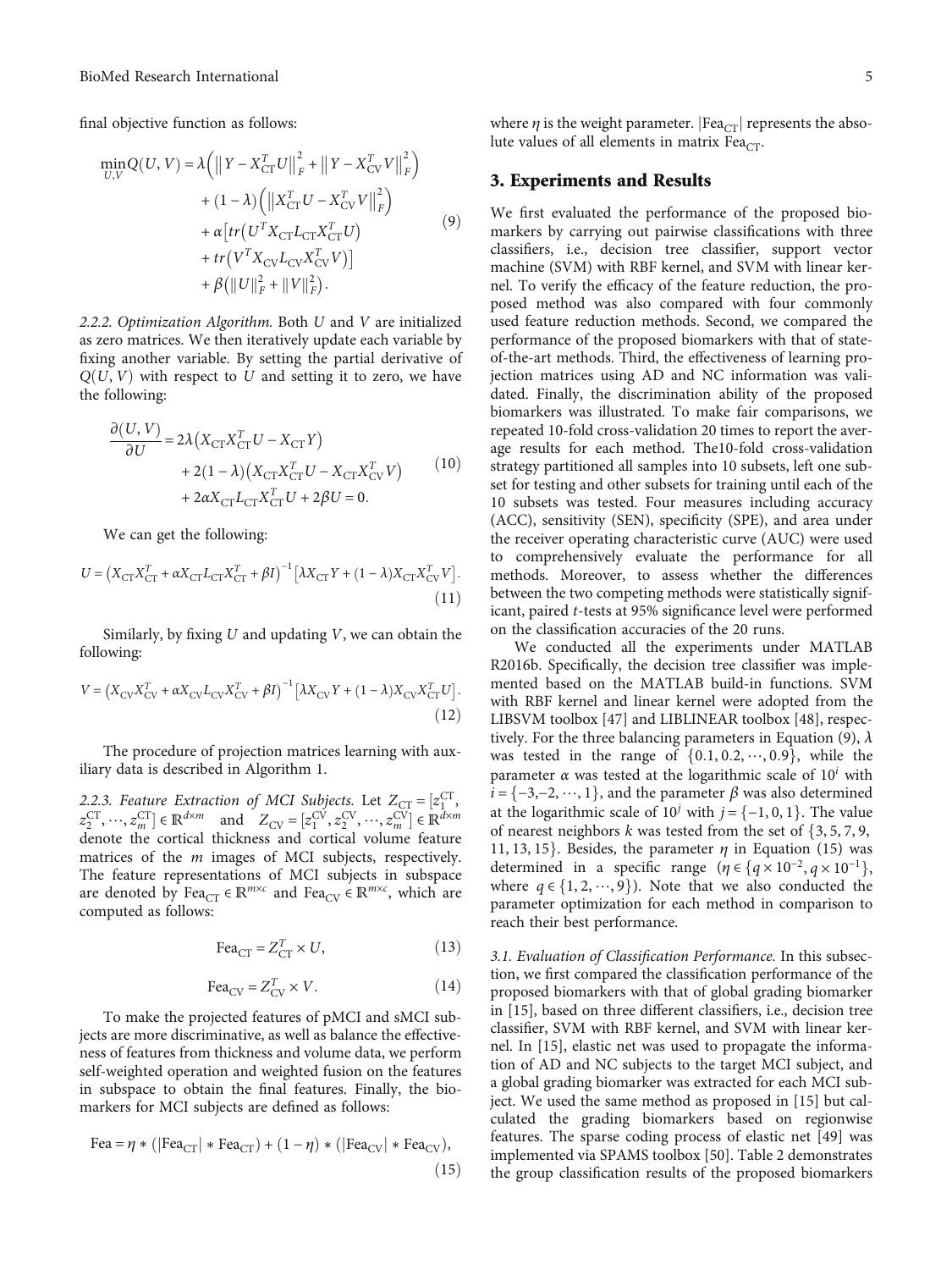<span id="page-5-0"></span>

| <b>Input:</b> The cortical thickness matrix of AD and NC subjects $X_{CT} \in \mathbb{R}^{d \times n}$ ; |
|----------------------------------------------------------------------------------------------------------|
| The cortical volume matrix of AD and NC subjects $X_{\text{CV}} \in \mathbb{R}^{d \times n}$ ;           |
| The corresponding label matrix $Y \in \mathbb{R}^{n \times c}$ ;                                         |
| The balancing parameters $\lambda$ , $\alpha$ , $\beta$ ;                                                |
| <b>Output:</b> The two projection vectors $U$ and $V$ for thickness and volume data.                     |
| 1. Compute the data affinity matrices $W_{CT}$ and $W_{CV}$ ;                                            |
| 2. Compute the diagonal matrices $D_{CT}$ and $D_{CY}$ ;                                                 |
| 3. Compute the Laplacian matrices $L_{CT}$ and $L_{CV}$ ;                                                |
| 4. Initialize $U$ and $V$ with zero matrix;                                                              |
| 5. Repeat                                                                                                |
| 6. Update U according to $(11)$ ;                                                                        |
| 7. Update $V$ according to $(12)$ ;                                                                      |
| 8. Until convergence.                                                                                    |
|                                                                                                          |

Algorithm 1: Projection matrices learning algorithm based on auxiliary data.

Table 2: Classification results of two competing biomarkers using different classifiers.

| Feature                          | Classifier                        | ACC(%) | p value  | SEN(%) | SPE(%) | <b>AUC</b> |
|----------------------------------|-----------------------------------|--------|----------|--------|--------|------------|
| Global grading biomarker in [15] | Decision tree classifier          | 64.72  | 0.0082   | 69.30  | 58.56  | 0.6097     |
| Proposed biomarkers              |                                   | 66.35  |          | 70.97  | 60.33  | 0.6216     |
| Global grading biomarker in [15] | SVM classifier with RBF kernel    | 68.22  | 0.5169   | 83.35  | 48.03  | 0.6790     |
| Proposed biomarkers              |                                   | 68.37  |          | 83.57  | 48.06  | 0.6800     |
| Global grading biomarker in [15] | SVM classifier with linear kernel | 67.43  | < 0.0001 | 70.04  | 63.96  | 0.6981     |
| Proposed biomarkers              |                                   | 69.37  |          | 75.39  | 61.23  | 0.6951     |

and the global grading biomarker developed in [\[15\]](#page-9-0), separately for the three classifiers. The classification performances of our proposed biomarkers were significantly better (*p* < 0*:*05) than that of global grading biomarker in [\[15\]](#page-9-0) under decision tree classifier and SVM with linear kernel. There was no significant difference in the classification performance between the two competitive biomarkers using SVM with RBF kernel, although the classification accuracy, sensitivity, specificity, and AUC of the proposed biomarkers were slightly higher. In conclusion, the proposed biomarkers were superior to or at least as good as the global grading biomarker in [[15](#page-9-0)] under different classifiers. The proposed biomarker achieved highest accuracy of 69.37% when using SVM classifier with linear kernel.

As mentioned above, the proposed method could reduce the feature dimensions and extract meaningful biomarkers. To verify its performance on dimensionality reduction, we further compared the proposed method with four commonly used feature reduction methods, i.e., minimum redundancy and maximum relevance (mRMR) [\[51\]](#page-11-0), *t*-test, principal component analysis (PCA) [\[52](#page-11-0)], and ICA. The mRMR method selects features according to the minimum redundancy and maximum relevance criterion based on mutual information. *t*-test is one of the statistical hypothesis testing techniques, which has been successfully used for supervised feature selection in neuroimaging studies [[53](#page-11-0)]. Both PCA and ICA are subspace learning methods. PCA captures most of the variance in the data by linearly transforming correlated features into a smaller number of uncorrelated features. ICA separates data into a set of independent and relevant features. We compared above feature reduction methods with the three aforementioned classifiers. The best number of features for each competing method was found by grid search optimization. As can be seen from Figure [2,](#page-6-0) the proposed method outperformed other feature reduction methods with all three classifiers. The proposed method improved the classification accuracy on average by 9.21%, 8.38%, 7.97%, and 6.43% compared to mRMR, *t*-test, PCA, and ICA, respectively.

3.2. Comparison with State-of-the-Art Methods. In this subsection, we compared the best classification performance of the proposed biomarkers with that of the feature extraction methods presented in [[13](#page-9-0), [15](#page-9-0)] on the same dataset. In [[13](#page-9-0)], the MFN features were extracted, and then, the two-step feature selection mRMR and SVM-based recursive feature elimination (SVM-RFE) [[54](#page-11-0)] were employed to find the optimal MFN feature subset. Finally, the SVM classifier with RBF kernel was used for pMCI and sMCI classification. In [\[15\]](#page-9-0), grading biomarkers were calculated using elastic net technique, and then, the SVM classifier with linear kernel was used for classification. In order to show the validity of our feature extraction strategy, the original morphological features were also added for comparison using the same feature selection strategy and classifier as literature [[13](#page-9-0)].

Table [3](#page-6-0) summarizes the classification results of all competing methods. It is notable from Table [3](#page-6-0) that all feature extraction methods outperformed the method of exploiting original morphological features in terms of ACC, SPE, and AUC, which implies that the extraction of effective features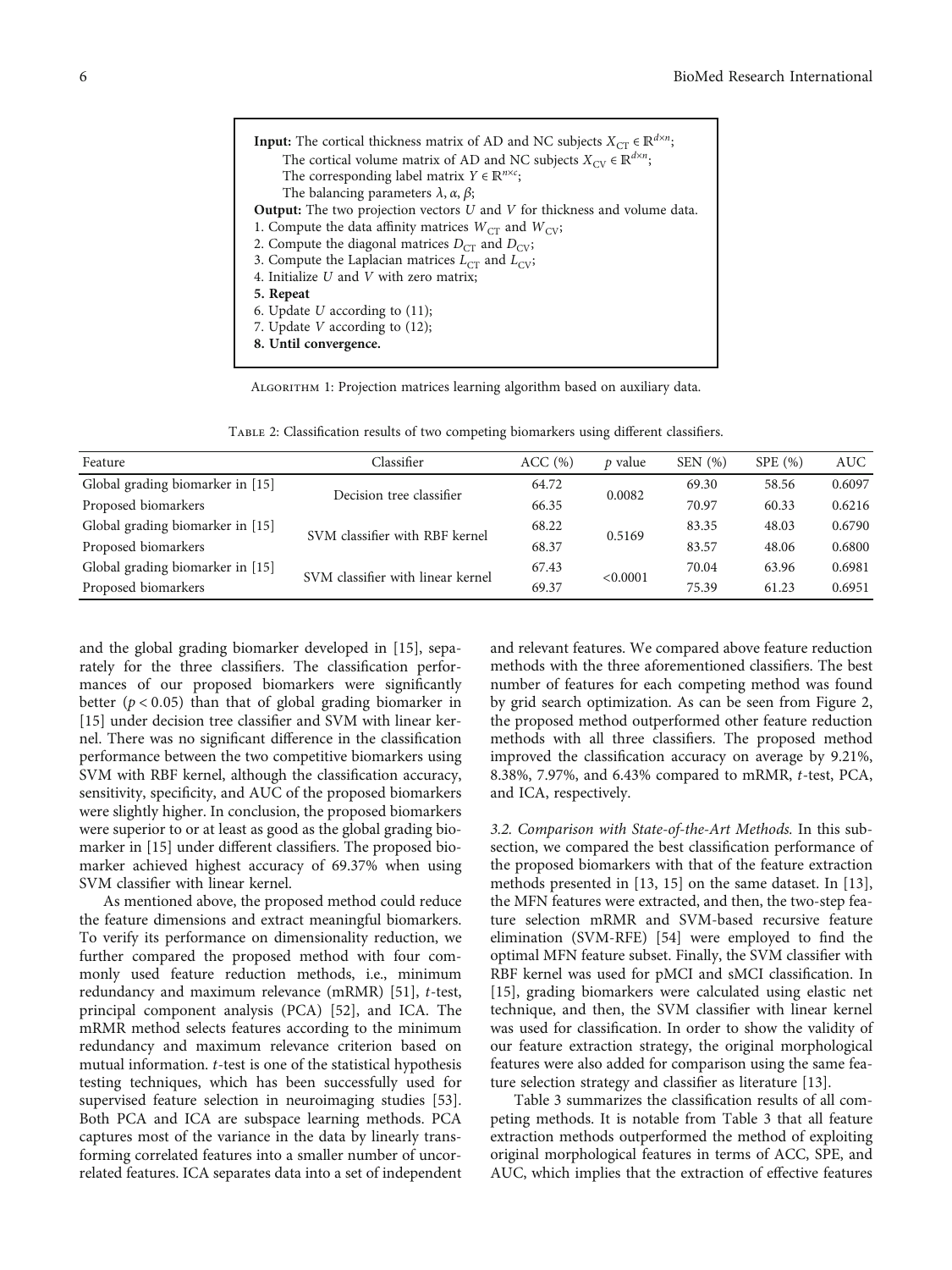<span id="page-6-0"></span>

Figure 2: Comparison of different feature reduction methods.

| TABLE 3: Comparison of classification results of all competing methods. |  |  |  |
|-------------------------------------------------------------------------|--|--|--|
|                                                                         |  |  |  |

| Feature                          | Classifier                        | ACC(%) | SEN(%) | SPE(%) | <b>AUC</b> |
|----------------------------------|-----------------------------------|--------|--------|--------|------------|
| Original morphological features  | SVM classifier with RBF kernel    | 62.92  | 71.23  | 51.72  | 0.6508     |
| $MFN$ in [13]                    | SVM classifier with RBF kernel    | 65.61  | 70.63  | 58.95  | 0.6670     |
| Global grading biomarker in [15] | SVM classifier with linear kernel | 67.43  | 70.04  | 63.96  | 0.6981     |
| Proposed biomarker               | SVM classifier with linear kernel | 69.37  | 75.39  | 61.23  | 0.6951     |

can improve classification performance. In virtue of subspace learning, our proposed method achieved the highest classification accuracy and sensitivity among all competing methods. Specifically, compared with the methods proposed in [\[13, 15](#page-9-0)], our method improved the classification accuracy by 3.76% and 1.94% and improved the sensitivity by 4.76% and 5.35%, respectively. Therefore, it is reasonable to integrate subspace learning into the feature extraction, which can enhance the classification power of the features.

The best parameter combination found by experiments was  $λ = 0.1$ ,  $α = 0.1$ ,  $β = 10$ , and  $η = 0.03$ . The numbers of nearest neighbors for cortical thickness and volume data were 11 and 3, respectively. For the classification of pMCI and sMCI, the class indicator  $c = 2$ .

3.3. Effectiveness of Learning Projection Matrices Using AD and NC Information. In this subsection, we examined the effectiveness of learning projection matrices using AD and NC data. For comparison, we learned projection matrices by virtue of pMCI and sMCI data. The same procedure of MCI feature extraction as Section [2.2](#page-1-0) was conducted. Three different classifiers, i.e., decision tree classifier, SVM with RBF kernel, and SVM with linear kernel, were used for test in turn. We also conducted 10-fold cross-validation for 20 times to obtain the average results. To be specific, we randomly divided the MCI dataset into 10 subsets and then iteratively left one subset for testing and the remaining 9 subsets for training until each of the 10 subsets was validated. The

two projection matrices were learned from the training subsets, and then, all the data of training subsets and testing subsets were projected from original space into the subspace by the two projection matrices. At last, the biomarkers were computed according to Equation [\(15\)](#page-4-0). All the parameters of the competing methods were optimized in the same range as our proposed method.

Table [4](#page-7-0) demonstrates the classification results of learning projection matrices using different data. Compared with pMCI and sMCI data, the projection matrices learned with AD and NC data obtained better classification performance no matter which classifier was used. In particular, compared to learning projection matrices using pMCI and sMCI data, the proposed method obtained significant improvements on the classification accuracy and sensitivity by 4.59% and 7.8% when using SVM classifier with linear kernel, respectively. These results confirmed the efficacy of adopting AD and NC data in the subspace learning in our method. Meanwhile, this also validated that the inclusion of AD and NC information is beneficial for the classification between pMCI and sMCI [[14](#page-9-0), [15](#page-9-0), [17](#page-10-0), [19, 21, 22](#page-10-0), [55](#page-11-0)].

3.4. Visualization. In this subsection, we illustrated the distributions of MCI samples in original morphological feature space and the projected subspace, respectively, to visually exhibit the distinguishing ability of different features. For the original morphological features, the PCA was applied to converting the original thickness and volume features to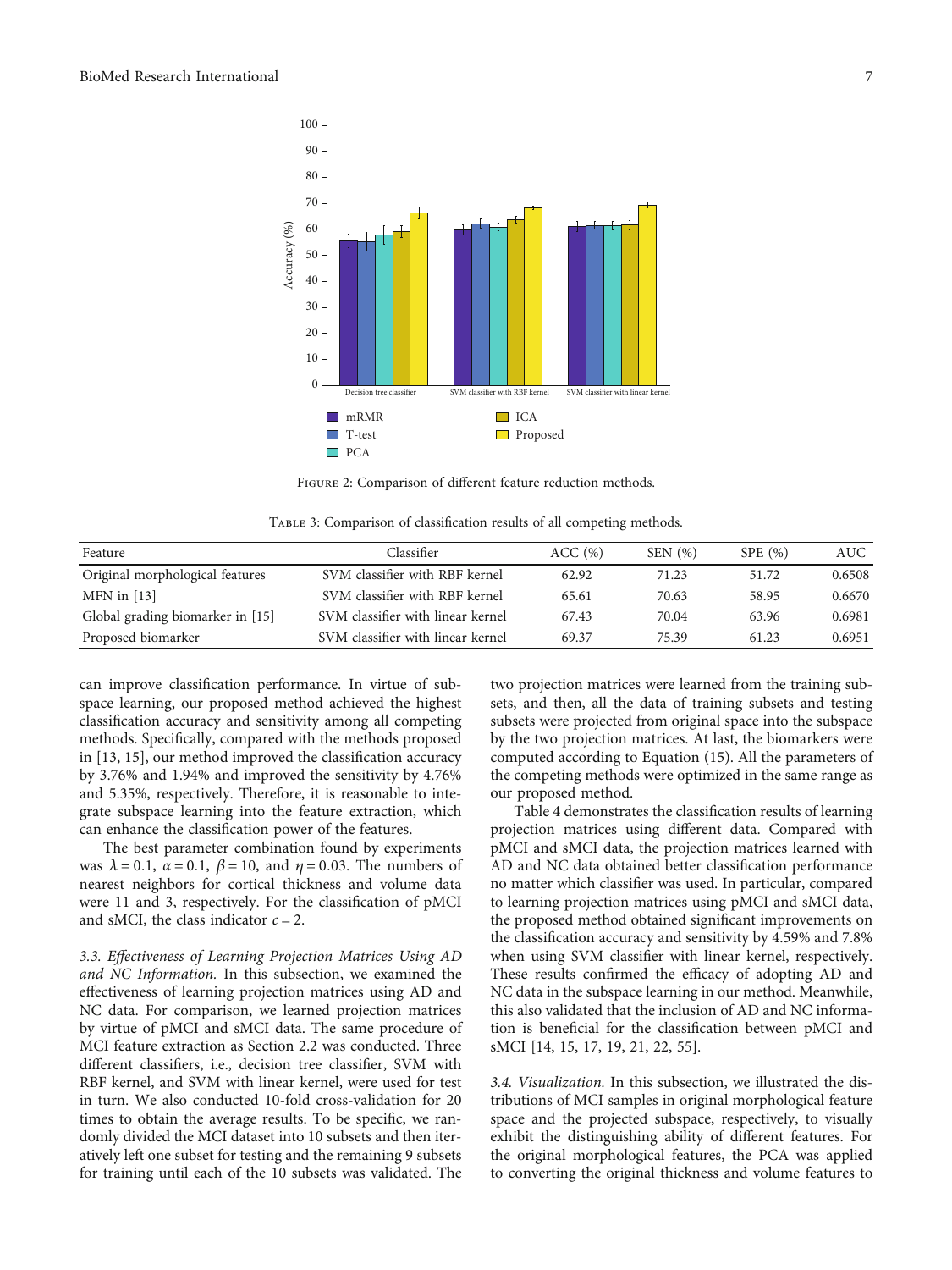<span id="page-7-0"></span>

| Data of learning projection matrices | Classifier                        | ACC(%) | <i>p</i> value | SEN $(\% )$ | SPE(%) | AUC .  |
|--------------------------------------|-----------------------------------|--------|----------------|-------------|--------|--------|
| pMCI and sMCI data                   | Decision tree classifier          | 60.89  | < 0.0001       | 67.22       | 52.27  | 0.5318 |
| AD and NC data                       |                                   | 66.35  |                | 70.97       | 60.33  | 0.6216 |
| pMCI and sMCI data                   | SVM classifier with RBF kernel    | 65.17  | < 0.0001       | 73.95       | 53.46  | 0.6495 |
| AD and NC data                       |                                   | 68.37  |                | 83.57       | 48.06  | 0.6800 |
| pMCI and sMCI data                   | SVM classifier with linear kernel | 64.78  | < 0.0001       | 67.59       | 60.91  | 0.6628 |
| AD and NC data                       |                                   | 69.37  |                | 75.39       | 61.23  | 0.6951 |

Table 4: Classification performance of learning projection matrices using different data.

a number of uncorrelated features, respectively. Here, we employed the first principal component with the largest amount of variance for each type of morphological features and displayed the sample distribution in the twodimensional space. In the original feature space (Figure  $3(a)$ ), it is clear to see that the distributions of pMCI and sMCI samples overlapped severely and samples in each class were scattered. Thus, the classification performance of the original features was very limited. In contrast, interclass distance of the pMCI and sMCI samples in the subspace is large while the intraclass distance is small (Figure [3\(b\)](#page-8-0)). Therefore, the proposed biomarkers derived from morphological features exhibited superiority over their original form; that is, our proposed biomarker extraction method was effective. Moreover, from Figures  $3(c)$  and  $3(d)$ , we can see that the differences between pMCI and sMCI along the two dimensions in subspace were significant.

#### 4. Discussion

In this work, we presented a novel biomarker extraction method based on subspace learning for the prediction of MCI-to-AD conversion. The developed biomarkers outperformed the competing biomarkers on the discrimination between pMCI and sMCI subjects. Moreover, the improvement from the developed biomarkers was not limited to a particular classifier but worked equally well for three different classifiers. In a word, this work provided a promising biomarker for the early diagnosis of AD.

4.1. Effectiveness Analysis of the Proposed Method. The good performance of our proposed method can be attributed to three reasons: (1) Effective subspace learning. We have demonstrated that the MCI subjects in original morphological feature space were high-dimensional and severely overlapped with each other. Therefore, subspace learning methods mapped multivariate MRI data of MCI subjects into a common subspace with fewer dimensions, where they were much easier to be distinguished. Figure [3](#page-8-0) clearly exhibits the efficacy of the space transformation. (2) The information of AD and NC subjects was employed. Compared with MCI subjects, the distances between intraclass samples are small while interclass samples are large for AD and NC subjects. Thus, it is easier to keep the neighborhood relationship between intraclass samples in subspace learning using AD and NC data. In addition, the utilization of AD and NC subjects instead of MCI subjects during subspace learning can avoid the double-dipping problem [\[56](#page-11-0)] in the classification of sMCI and pMCI. Therefore, it is reasonable to learn projection matrices using AD and NC data for MCI data, which was verified by the results in Table 4. (3) The self-weighted operation and weighted fusion were conducted. According to the projection matrices learned from AD and NC data, we mapped the thickness and volume data of MCI subjects into a common subspace. The feature representations of MCI subjects in the subspace, i.e.,  $Fea<sub>CT</sub>$  and Fea<sub>CV</sub>, were obtained. After that, we conducted the selfweighted operation on Fea $_{CT}$  and Fea $_{CV}$ , to further amplify the differences between pMCI and sMCI. Although the cortical thickness and volume provided complementary information for the discrimination between pMCI and sMCI, the effect of them on classification is imbalanced; the more discriminative the morphological features are, the larger weights they should possess. Thus, we performed weighted fusion on thickness and volume-based features to obtain the final biomarkers. The results in Section [3](#page-4-0) implied the effectiveness of our extracted biomarkers.

4.2. Influence of the Number of Auxiliary Data on Classification Accuracy. To study the influence of the number of auxiliary data on classification accuracy, we firstly used different numbers of auxiliary data to calculate the grading biomarker in [[15\]](#page-9-0) and the proposed biomarker, respectively, and then compared the differences of performance between them using SVM classifier with linear kernel. The number of auxiliary data varied from 50 to 250 with an increment of 50. For each specific number, we resampled the AD and NC subjects with the proportion of 1 : 1 for 10 times and calculated the average classification accuracy to avoid the sampling bias. The same procedure of 10-fold crossvalidation and parameter optimization as Section [3](#page-4-0) were conducted in the classification. The classification accuracies of two competing biomarkers with respect to different numbers of auxiliary data are illustrated in Figure [4](#page-8-0). For comparison, we also plotted the classification accuracies of biomarkers computed by all auxiliary data. As shown in Figure [4,](#page-8-0) the classification performance of both two methods improves gradually with the increase of the number of auxiliary data, which verify the number of auxiliary data has an impact on classification performance of the biomarkers. In addition, the proposed biomarker outperforms the grading biomarker in [[15](#page-9-0)] with different numbers of auxiliary data, which confirms the effectiveness of our proposed method.

4.3. Limitations. There are several limitations that should be addressed in the future work. Firstly, in our work, the CCA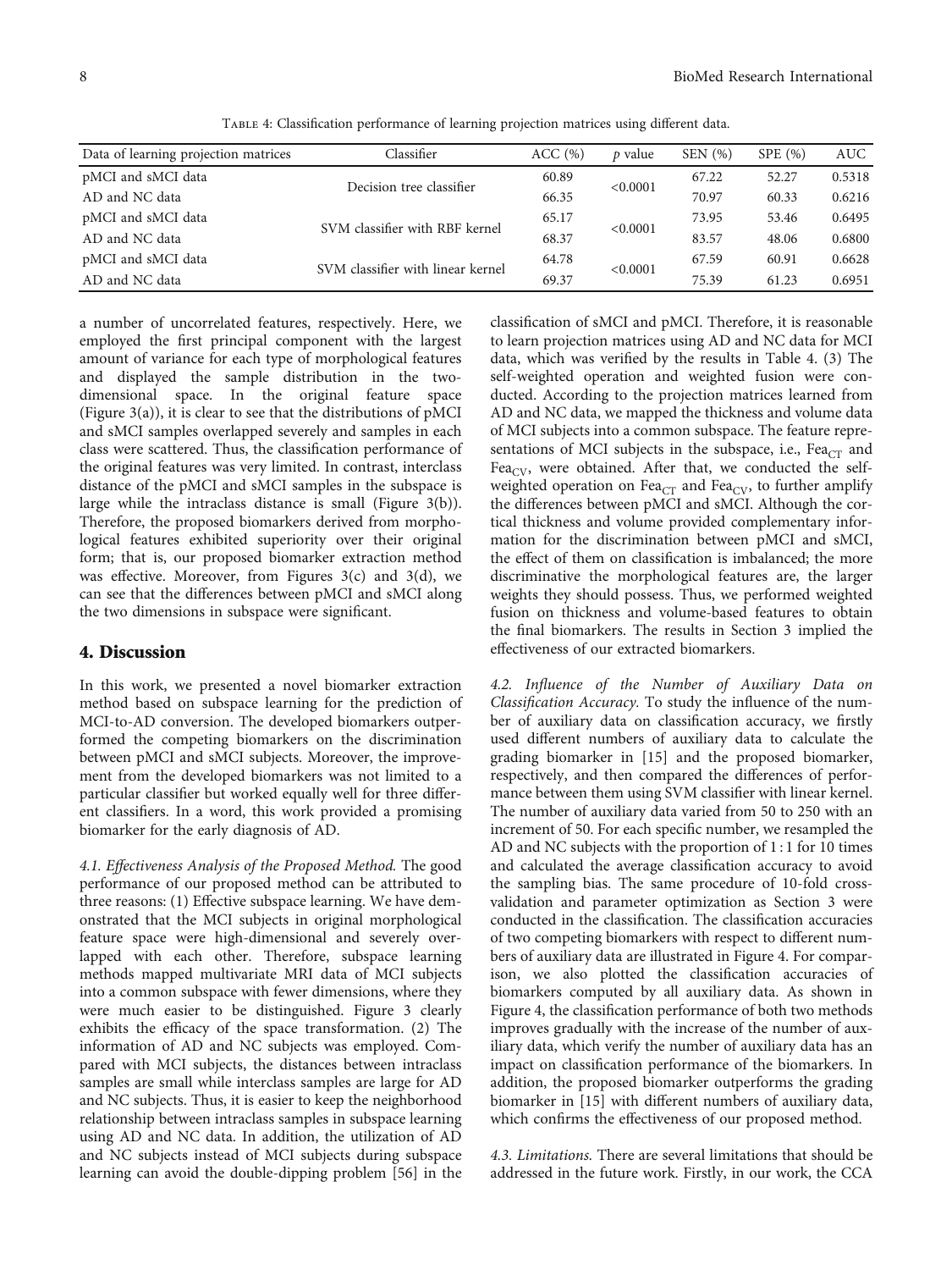<span id="page-8-0"></span>

FIGURE 3: Visualization of all MCI samples in original feature space and subspace. (a) The distributions of pMCI and sMCI samples in original morphological feature space. (b) The distributions of pMCI and sMCI samples in subspace. (c, d) The distribution of subject locations by group along the first and second dimensions, respectively.



Figure 4: Classification accuracy of using different numbers of auxiliary data.

was adopted to maintain the correlation between the thickness features and volume features of the same image. And the graph regularization term was used to preserve the neighborhood relationship of samples in the subspace. However, other subspace learning methods, such as ICA, LDA, and LLE, should be further explored and validated in the biomarker extraction. Secondly, to map the MCI subjects into subspace, we learned the projection matrices only using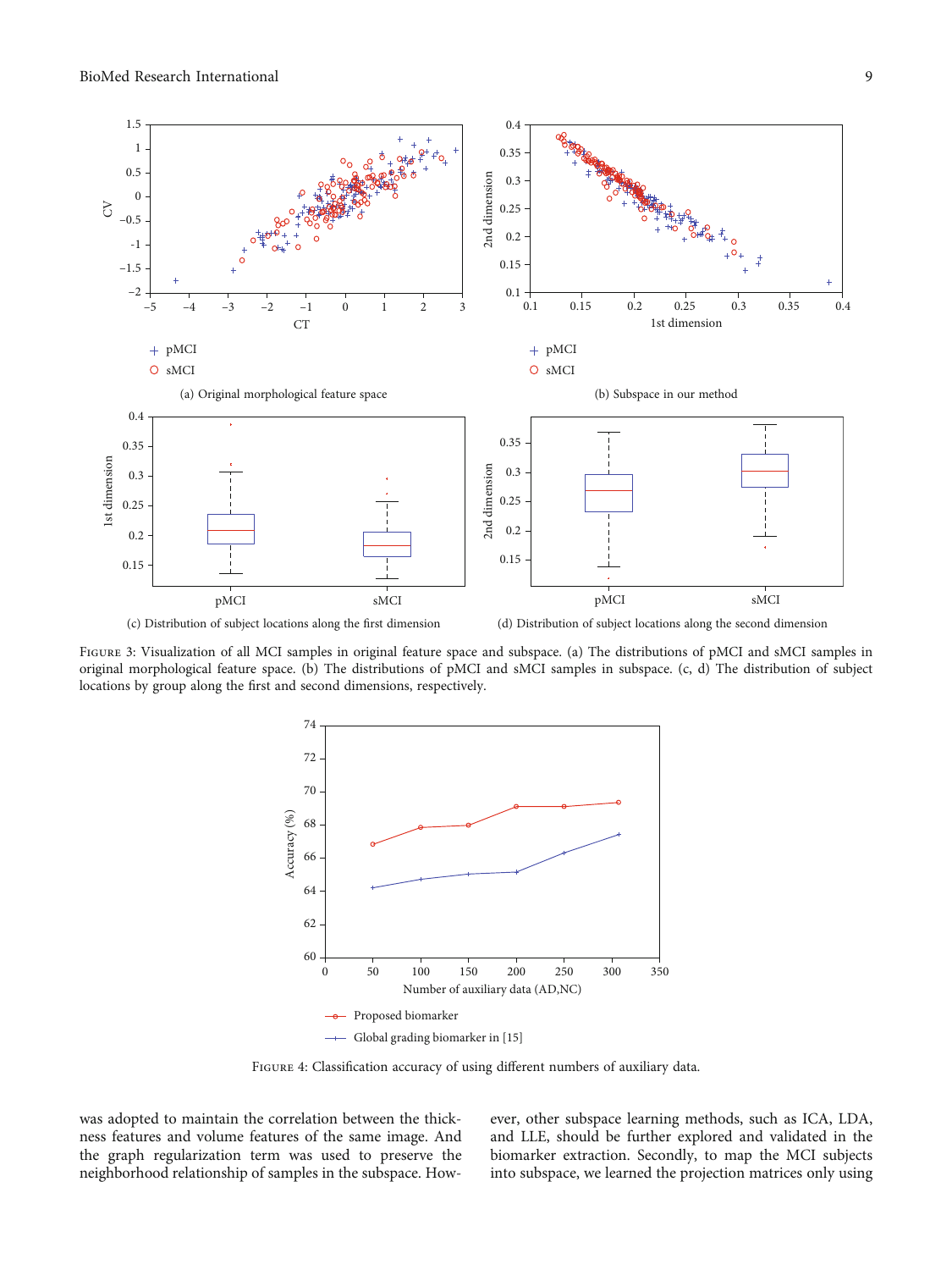<span id="page-9-0"></span>the information of AD and NC subjects. It remains to be explored whether the performance can be improved by integrating the information of AD, NC, and MCI subjects during the projection matrices learning process. Thirdly, the proposed method took advantage of the limited morphological features, i.e., thickness and volume. As a matter of fact, different morphological features could reflect abnormal alterations of the brain from different perspectives, so they might provide complementary information for the early recognition of disease. More morphologies such as surface area [\[57](#page-11-0)], gyrus height [[58](#page-11-0)], and local gyrification index [[59\]](#page-11-0) could be adopted to improve the classification performance.

#### 5. Conclusion

In this paper, we developed the novel biomarkers based on subspace learning and the information integration of AD and NC subjects, which found a good feature representation from high-dimensional MRI data for predicting conversion from MCI to AD. The extracted biomarkers exhibited promising performance on discrimination between pMCI and sMCI, which validated the effectiveness of our proposed method. In addition, experimental results showed that the subspace learning was effective approach for finding satisfactory biomarkers and the information integration of AD and NC subjects was beneficial for the prediction of MCI-to-AD conversion.

#### Data Availability

The data comes from the Alzheimer's Disease Neuroimaging Initiative (ADNI) database [\(http://adni.loni.usc.edu/\)](http://adni.loni.usc.edu/).

#### Conflicts of Interest

The authors declare no competing interests.

#### Acknowledgments

This work was supported in part by the National Key Research and Development Program of China (Grant No. 2019YFA0706200), in part by the National Natural Science Foundation of China (Grant No. 61632014 and No. 61627808), in part by the Key Research and Development Program of Shandong Province (Grant No. 2019GGX101056), and in part by the Natural Science Foundation of Shandong Province (Grant No. ZR2019MG022). Data collection and sharing for this project was funded by the Alzheimer's Disease Neuroimaging Initiative (ADNI) (National Institutes of Health, Grant U01 AG024904) and DOD ADNI (Department of Defense, award number W81XWH-12-2-0012).

#### References

[1] M. J. Prince, A. Wimo, M. M. Guerchet, G. C. Ali, Y. T. Wu, and M. Prina, World Alzheimer Report 2015-The global impact of dementia: an analysis of prevalence, incidence, cost and trends, 2015.

- [2] R. Brookmeyer, E. Johnson, K. Ziegler‐Graham, and H. M. Arrighi, "Forecasting the global burden of Alzheimer's disease," Alzheimers & Dementia, vol. 3, no. 3, pp. 186-191, 2007.
- [3] J. C. Morris and J. Cummings, "Mild cognitive impairment (MCI) represents early-stage Alzheimer's disease," Journal of Alzheimers Disease, vol. 7, no. 3, pp. 235–239, 2005.
- [4] A. Ward, S. Tardiff, C. Dye, and H. M. Arrighi, "Rate of conversion from prodromal Alzheimer's disease to Alzheimer's dementia: a systematic review of the literature," Dementia & Geriatric Cognitive Disorders Extra, vol. 3, no. 1, pp. 320– 332, 2013.
- [5] E. Westman, A. Simmons, Y. Zhang et al., "Multivariate analysis of MRI data for Alzheimer's disease, mild cognitive impairment and healthy controls," NeuroImage, vol. 54, no. 2, pp. 1178–1187, 2011.
- [6] Y. Cho, J. K. Seong, Y. Jeong, S. Y. Shin, and Alzheimer's Disease Neuroimaging Initiative, "Individual subject classification for Alzheimer's disease based on incremental learning using a spatial frequency representation of cortical thickness data," NeuroImage, vol. 59, no. 3, pp. 2217–2230, 2012.
- [7] P. Coupé, S. F. Eskildsen, J. V. Manjón, V. S. Fonov, D. L. Collins, and Alzheimer's Disease Neuroimaging Initiative, "Simultaneous segmentation and grading of anatomical structures for patient's classification: Application to Alzheimer's disease," NeuroImage, vol. 59, no. 4, pp. 3736–3747, 2012.
- [8] R. Guerrero, R. Wolz, A. W. Rao, and D. Rueckert, "Manifold population modeling as a neuro-imaging biomarker: application to ADNI and ADNI-GO," NeuroImage, vol. 94, no. 6, pp. 275–286, 2014.
- [9] W. Zheng, Z. Yao, B. Hu, X. Gao, H. Cai, and P. Moore, "Novel cortical thickness pattern for accurate detection of Alzheimer's disease," Journal of Alzheimers Disease, vol. 48, no. 4, pp. 995– 1008, 2015.
- [10] K. H. Thung, C. Y. Wee, P. T. Yap, and D. Shen, "Identification of progressive mild cognitive impairment patients using incomplete longitudinal MRI scans," Brain Structure & Function, vol. 221, no. 8, pp. 3979–3995, 2016.
- [11] S. Rathore, M. Habes, M. A. Iftikhar, A. Shacklett, and C. Davatzikos, "A review on neuroimaging-based classification studies and associated feature extraction methods for Alzheimer's disease and its prodromal stages," NeuroImage, vol. 155, pp. 530–548, 2017.
- [12] H. J. Kim, J. H. Shin, C. E. Han et al., "Using individualized brain network for analyzing structural covariance of the cerebral cortex in Alzheimer's patients," Frontiers in Neuroscience, vol. 10, p. 394, 2016.
- [13] W. Zheng, Z. Yao, Y. Xie, J. Fan, and B. Hu, "Identification of Alzheimer's Disease and Mild Cognitive Impairment Using Networks Constructed Based on Multiple Morphological Brain Features," Biological Psychiatry: Cognitive Neuroscience and Neuroimaging, vol. 3, no. 10, pp. 887–897, 2018.
- [14] E. Moradi, A. Pepe, C. Gaser, H. Huttunen, J. Tohka, and Alzheimer's Disease Neuroimaging Initiative, "Machine learning framework for early MRI-based Alzheimer's conversion prediction in MCI subjects," NeuroImage, vol. 104, pp. 398–412, 2015.
- [15] T. Tong, Q. Gao, R. Guerrero et al., "A novel grading biomarker for the prediction of conversion from mild cognitive impairment to Alzheimer's disease," IEEE Transactions on Biomedical Engineering, vol. 64, no. 1, pp. 155–165, 2017.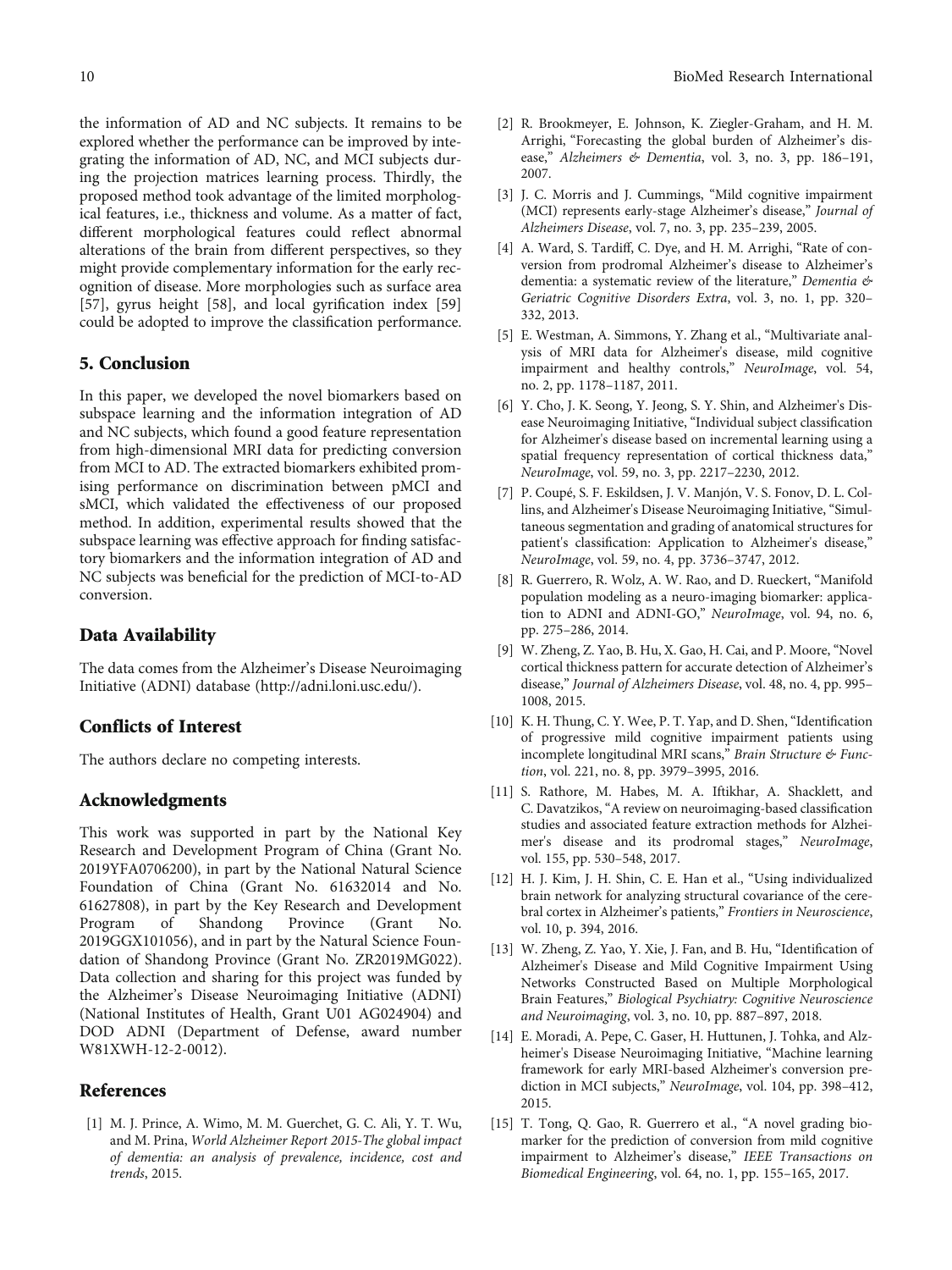- <span id="page-10-0"></span>[16] Y. Fan, N. Batmanghelich, C. M. Clark, C. Davatzikos, and Alzheimer's Disease Neuroimaging Initiative, "Spatial patterns of brain atrophy in MCI patients, identified via highdimensional pattern classification, predict subsequent cognitive decline," NeuroImage, vol. 39, no. 4, pp. 1731–1743, 2008.
- [17] J. Young, M. Modat, M. J. Cardoso et al., "Accurate multimodal probabilistic prediction of conversion to Alzheimer's disease in patients with mild cognitive impairment," Neuro-Image Clinical, vol. 2, no. 1, pp. 735–745, 2013.
- [18] D. H. Ye, K. M. Pohl, and C. Davatzikos, "Semi-supervised pattern classification: application to structural MRI of Alzheimer's disease," in 2011 International Workshop on Pattern Recognition in NeuroImaging, Seoul, Korea (South), 2011.
- [19] R. Filipovych and C. Davatzikos, "Semi-supervised pattern classification of medical images: application to mild cognitive impairment (MCI)," NeuroImage, vol. 55, no. 3, pp. 1109– 1119, 2011.
- [20] K. N. Batmanghelich, H. Y. Dong, K. M. Pohl, B. Taskar, and C. Davatzikos, "Disease classification and prediction via semi-supervised dimensionality reduction," in 2011 IEEE International Symposium on Biomedical Imaging: From Nano to Macro, pp. 1086–1090, Chicago, IL, USA, 2011.
- [21] B. Cheng, M. Liu, D. Zhang, B. C. Munsell, and D. Shen, "Domain transfer learning for MCI conversion prediction," IEEE Transactions on Biomedical Engineering, vol. 62, no. 7, pp. 1805–1817, 2015.
- [22] P. Coupé, S. F. Eskildsen, J. V. Manjón et al., "Scoring by nonlocal image patch estimator for early detection of Alzheimer's disease," Neuroimage Clinical, vol. 1, no. 1, pp. 141–152, 2012.
- [23] X. Liu, D. Tosun, M. W. Weiner, N. Schuff, and Alzheimer's Disease Neuroimaging Initiative, "Locally linear embedding (LLE) for MRI based Alzheimer's disease classification," NeuroImage, vol. 83, pp. 148–157, 2013.
- [24] J. Yan, H. Zhang, J. Sun et al., "Joint graph regularization based modality-dependent cross-media retrieval," Multimedia Tools & Applications, vol. 77, pp. 3009–3027, 2017.
- [25] M. Zhang, H. Zhang, J. Li, L. Wang, Y. Fang, and J. Sun, "Supervised graph regularization based cross media retrieval with intra and inter-class correlation," Journal of Visual Communication and Image Representation, vol. 58, pp. 1–11, 2019.
- [26] M. Zhang, H. Zhang, J. Li, Y. Fang, L. Wang, and F. Shang, "Multi-modal graph regularization based class center discriminant analysis for cross modal retrieval," Multimedia Tools and Applications, vol. 78, no. 19, pp. 28285–28307, 2019.
- [27] Z. Ji, S. Li, and Y. Pang, "Fusion-attention network for person search with free-form natural language," Pattern Recognition Letters, vol. 116, pp. 205–211, 2018.
- [28] L. Zhan, J. Zhou, Y. Wang et al., "Comparison of nine tractography algorithms for detecting abnormal structural brain networks in Alzheimer's disease," Frontiers in Aging Neuroscience, vol. 7, p. 48, 2015.
- [29] J. Sui, T. Adali, Q. Yu, J. Chen, and V. D. Calhoun, "A review of multivariate methods for multimodal fusion of brain imaging data," Journal of Neuroscience Methods, vol. 204, no. 1, pp. 68–81, 2012.
- [30] C. Liang, S. Yu, and J. Luo, "Adaptive multi-view multi-label learning for identifying disease-associated candidate miR-NAs," PLoS Computational Biology, vol. 15, no. 4, p. e1006931, 2019.
- [31] D. R. Hardoon, S. Szedmak, and J. Shawe-Taylor, "Canonical correlation analysis: an overview with application to learning

methods," Neural Computation, vol. 16, no. 12, pp. 2639– 2664, 2004.

- [32] X. Zhu, Z. Huang, H. T. Shen, J. Cheng, and C. Xu, "Dimensionality reduction by mixed kernel canonical correlation analysis," Pattern Recognition, vol. 45, no. 8, pp. 3003–3016, 2012.
- [33] P. S. Prasad, Independent Component Analysis, Cambridge University Press, 2001.
- [34] K. Liu, K. Chen, L. Yao, and X. Guo, "Prediction of mild cognitive impairment conversion using a combination of independent component analysis and the Cox model," Frontiers in Human Neuroscience, vol. 11, p. 33, 2017.
- [35] H. Wold, Partial least squares, Encyclopedia of Statistical Sciences, 2006.
- [36] X. Zhu, X. Li, and S. Zhang, "Block-row sparse multiview multilabel learning for image classification," IEEE Transactions on Cybernetics, vol. 46, no. 2, pp. 450–461, 2016.
- [37] X. He, D. Cai, and P. Niyogi, "Laplacian score for feature selection," Advances in Neural Information Processing Systems, vol. 18, pp. 507–514, 2005.
- [38] X. Zhu, H. I. Suk, S. W. Lee, and D. Shen, "Subspace regularized sparse multitask learning for multiclass neurodegenerative disease identification," IEEE Transactions on Biomedical Engineering, vol. 63, no. 3, pp. 607–618, 2016.
- [39] R. A. Fisher, "The use of multiple measurements in taxonomic problems," Annals of Eugenics, vol. 7, no. 2, pp. 179–188, 1936.
- [40] S. T. Roweis and L. K. Saul, "Nonlinear dimensionality reduction by locally linear embedding," Science, vol. 290, no. 5500, pp. 2323–2326, 2000.
- [41] B. Fischl, M. I. Sereno, and A. M. Dale, "Cortical Surface-Based Analysis: II: Inflation, Flattening, and a Surface- Based Coordinate System," NeuroImage, vol. 9, no. 2, pp. 195–207, 1999.
- [42] A. M. Dale, B. Fischl, and M. I. Sereno, "Cortical Surface-Based Analysis: I. Segmentation and Surface Reconstruction," Neuro-Image, vol. 9, no. 2, pp. 179–194, 1999.
- [43] B. Fischl, A. Liu, and A. M. Dale, "Automated manifold surgery: constructing geometrically accurate and topologically correct models of the human cerebral cortex," IEEE Transactions on Medical Imaging, vol. 20, no. 1, pp. 70–80, 2001.
- [44] B. Fischl and A. M. Dale, "Measuring the thickness of the human cerebral cortex from magnetic resonance images," Proceedings of the National Academy of Sciences of the United States of America, vol. 97, no. 20, pp. 11050–11055, 2000.
- [45] L. J. Hogstrom, L. T. Westlye, K. B. Walhovd, and A. M. Fjell, "The structure of the cerebral cortex across adult life: agerelated patterns of surface area, thickness, and gyrification," Cerebral Cortex, vol. 23, no. 11, pp. 2521–2530, 2013.
- [46] N. Tzourio-Mazoyer, B. Landeau, D. Papathanassiou et al., "Automated anatomical labeling of activations in SPM using a macroscopic anatomical parcellation of the MNI MRI single-subject brain," NeuroImage, vol. 15, no. 1, pp. 273– 289, 2002.
- [47] C.-C. Chang and C.-J. Lin, "LIBSVM: a library for support vector machines," ACM Transactions on Intelligent Systems Technology, vol. 2, no. 3, p. 27, 2011.
- [48] R. E. Fan, K. W. Chang, C. J. Hsieh, X. R. Wang, and C. J. Lin, "LIBLINEAR: a library for large linear classification," The Journal of machine Learning research, vol. 9, no. 9, pp. 1871– 1874, 2008.
- [49] Z. Hui and T. Hastie, "Regularization and variable selection via the elastic net," Journal of the Royal Statistical Society, vol. 67, no. 5, pp. 768–768, 2005.